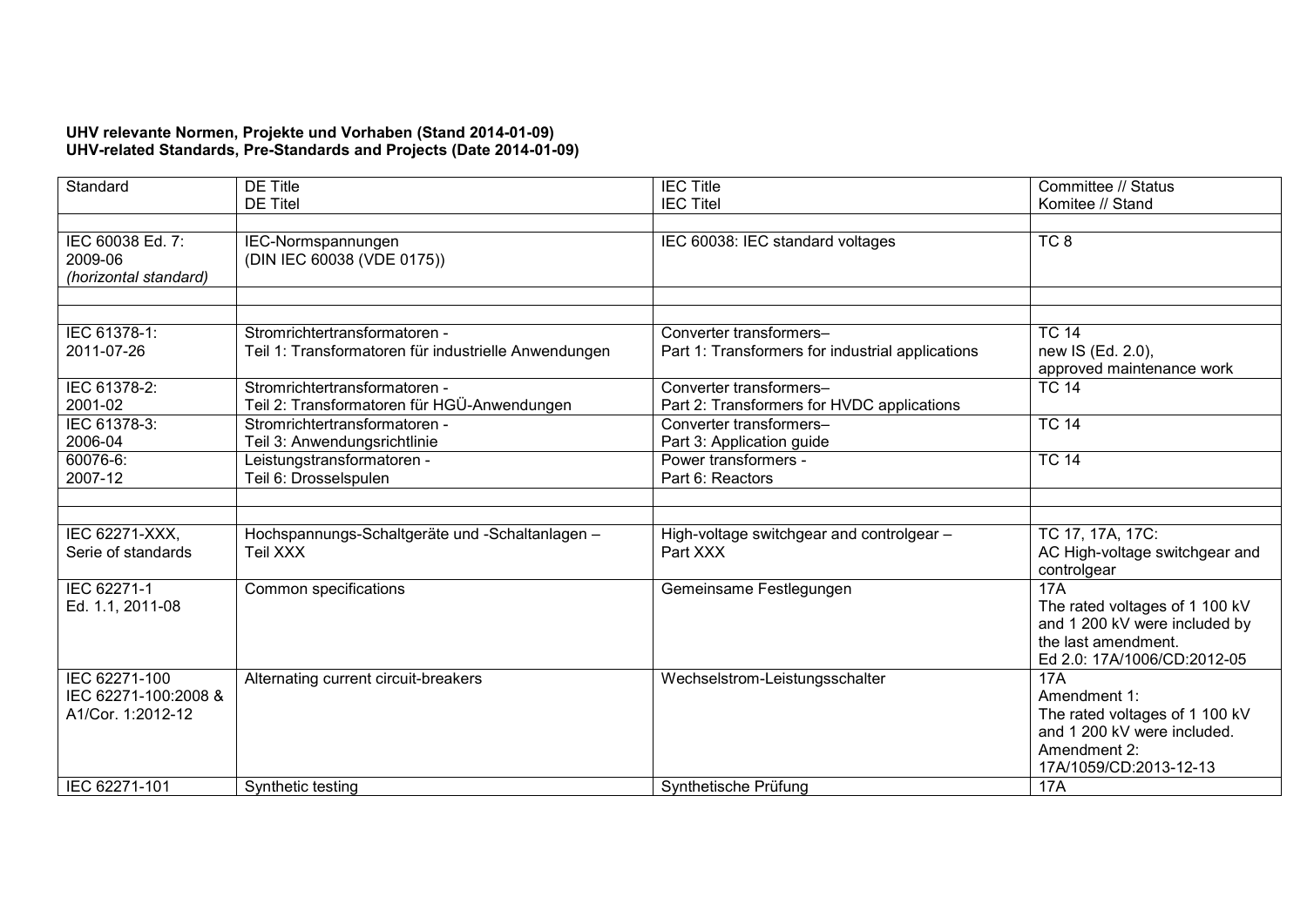| Ed. 2.0, 2012-10                      |                                                                                                            |                                                                                                               |                                                                                                                                            |
|---------------------------------------|------------------------------------------------------------------------------------------------------------|---------------------------------------------------------------------------------------------------------------|--------------------------------------------------------------------------------------------------------------------------------------------|
| IEC 62271-102<br>Ed. 1.2, 2013-02     | Wechselstrom-Trennschalter und -Erdungsschalter                                                            | Alternating current disconnectors and<br>earthing switches                                                    | <b>17A</b><br>Amendment 1:<br>The rated voltages of 1 100 kV<br>and 1 200 kV were included<br>Amendment 2:<br>2013-02                      |
| IEC 62271-110<br>Ed. 3.0: 2012-09     | Schalten induktiver Lasten                                                                                 | Inductive load switching                                                                                      | 17A<br>One point was the<br>addition of the rated voltage of<br>1 100 kV and 1 200 kV                                                      |
| IEC 62271-112<br>Ed. 1.0: 2013-08     | Schnellschaltender Wechselstrom-Erdungsschalter zum<br>Löschen von sekundären Lichtbögen auf Freileitungen | Alternating current high-speed<br>earthing switches for secondary arc extinction on<br>transmission lines     | <b>17A</b><br>Ed. 1.0<br>The application range of the<br>HSES is for rated voltages of 550<br>kV and above and frequencies of<br>50/60 Hz. |
| IEC 62271-203<br>Ed. 2.0:2011-09-07   | Gasisolierte metallgekapselte Schaltanlagen für<br>Bemessungsspannungen über 52 kV                         | Gas-insulated metal-enclosed<br>switchgear for rated voltages above 52 kV                                     | 17C<br>The rated voltages of 1 100 kV<br>and 1 200 kV are included.                                                                        |
| IEC 62271-204<br>Ed. 2.0:2011-07-26   | Starre gasisolierte Hochspannungs-<br>Übertragungsleitungen für Bemessungsspannungen über<br>52 kV         | Rigid gas-insulated<br>transmission lines for rated voltage<br>above 52 kV                                    | <b>17C</b><br>The rated voltages of 1 100 kV<br>and 1 200 kV are included.                                                                 |
| IEC/TR 62271-306<br>Ed. 1.0: 2012-12  | ((Es liegt keine DE Übersetzung oder Veröffentlichung)<br>vor.)                                            | Application guide to IEC 62271-1 and IEC 62271-<br>100                                                        | 17C<br>Addition of the rated voltage of<br>1100 kV and 1200 kV and their<br>implications for TRVs, testing, etc.                           |
|                                       |                                                                                                            |                                                                                                               |                                                                                                                                            |
| IEC 60633:1998/<br>A1:2009-05         | Terminologie für Hochspannungsgleichstrom-<br>Energieübertragung (HGÜ)                                     | Terminology for high-voltage direct current (HVDC)<br>transmission                                            | SC <sub>22F</sub><br>A2: 22F/314/CD:2013-07-05<br>ACDV:2013-11                                                                             |
| IEC 60700-1:1998/<br>A2:2008-08       | Thyristorventile für Hochspannungsgleichstrom-<br>Energieübertragung (HGÜ) - Teil 1: Elektrische Prüfung   | Thyristor valves for high-voltage direct current<br>(HVDC) power transmission - Part 1: Electrical<br>testing | <b>SC 22F</b><br>Ed. 2.0: 22F/313/CD: 2013-07-05<br>ACDV:2013-11                                                                           |
| IEC 60700-2 Ed. 1.0                   | ((Es liegt keine DE Übersetzung oder Veröffentlichung<br>$vor.$ )                                          | Thyristor valves for high-voltage direct current<br>(HVDC) power transmission - Part 2: Terminology           | SC <sub>22F</sub><br>ANW: 2013-03                                                                                                          |
| IEC/TR 60919-1:<br>Ed. 3.1:2013-04-03 | ((Es liegt keine DE Übersetzung oder Veröffentlichung)<br>$vor.$ )                                         | Performance of high-voltage direct current (HVDC)<br>systems with line-commutated converters --               | SC <sub>22F</sub>                                                                                                                          |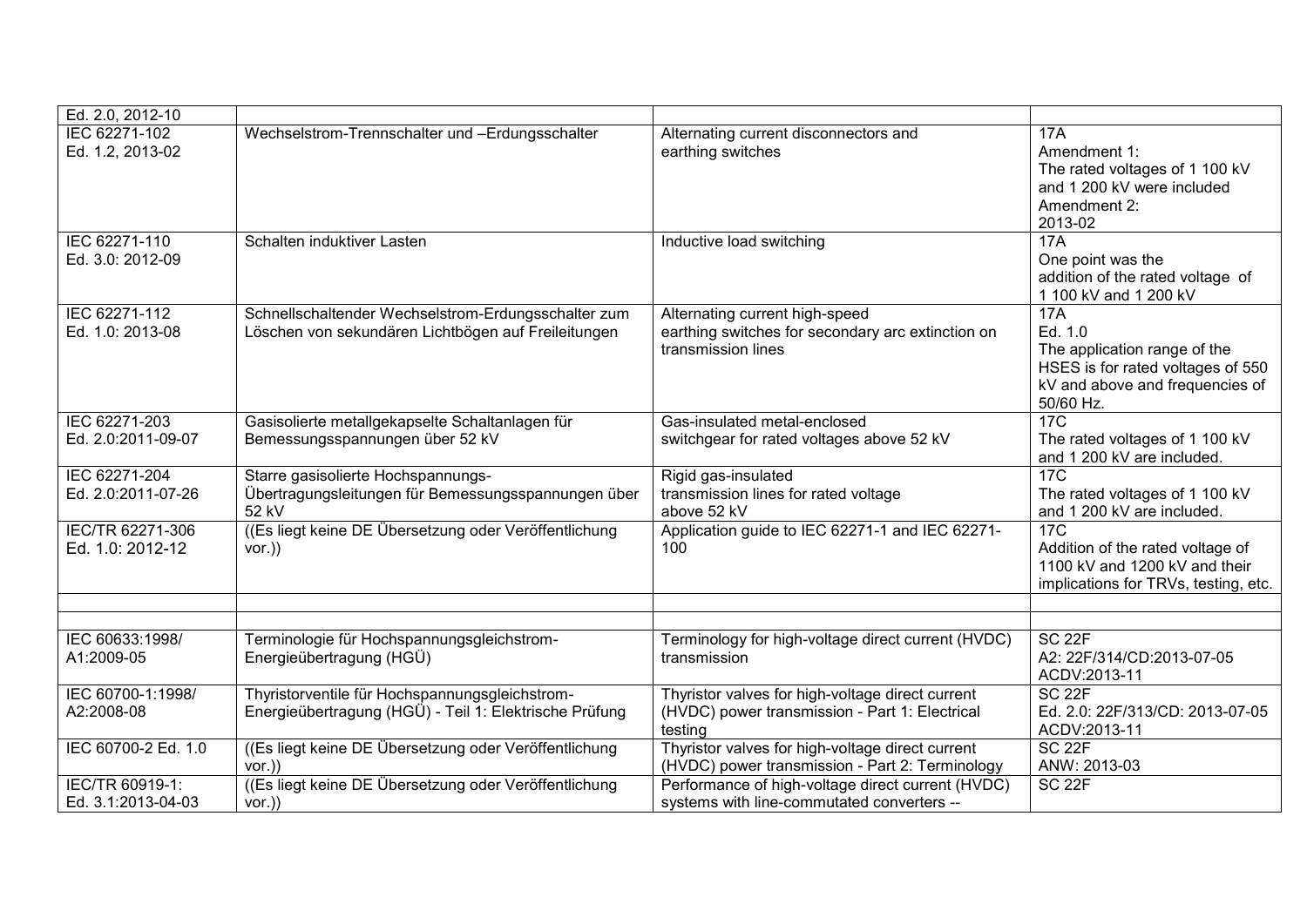|                     |                                                         | Part 1: Steady-state conditions                      |                               |
|---------------------|---------------------------------------------------------|------------------------------------------------------|-------------------------------|
| IEC/TR 60919-2:     | ((Es liegt keine DE Übersetzung oder Veröffentlichung)  | Performance of high-voltage direct current (HVDC)    | SC <sub>22F</sub>             |
| 2008-11             | vor.)                                                   | systems with line-communicated converters -          | DTR with closing date 2013-12 |
|                     |                                                         | Part 2: Faults and switching                         |                               |
| IEC/TR 60919-3:     | ((Es liegt keine DE Übersetzung oder Veröffentlichung   | Performance of high-voltage direct current (HVDC)    | SC <sub>22F</sub>             |
| 2009-10             | $vor.$ )                                                | systems with line-commutated converters -            |                               |
|                     |                                                         | Part 3: Dynamic conditions                           |                               |
| IEC 61803:1999/     | Bestimmung der Leistungsverluste in                     | Determination of power losses in high-voltage direct | SC <sub>22F</sub>             |
| A1:2010-11          | Hochspannungsgleichstrom- (HGÜ-)Stromrichterstationen   | current (HVDC) converter stations with line          | DIN EN 61803:2011-09          |
|                     | mit netzgeführten Stromrichtern                         | commutated converters                                | printed/veröffentlicht        |
| <b>IEC 61954</b>    | Statische Blindleistungskompensatoren (SVC) - Prüfung   | Static var compensators (SVC) - Testing of thyristor | SC <sub>22F</sub>             |
| Ed. 2.1:2013-04     | von Thyristorventilen                                   | valves                                               | <b>DIN EN 61954</b>           |
|                     |                                                         |                                                      | (VDE 0553-100): 2014-XX in    |
|                     |                                                         |                                                      | Vorbereitung                  |
| IEC/TS 61973:       | ((Es liegt keine DE Übersetzung oder Veröffentlichung   |                                                      |                               |
| 2012-04-05          | $\forall$ Or.)                                          |                                                      |                               |
| IEC 61975: 2010-07  | Anlagen zur Hochspannungsgleichstromübertragung         | High-voltage direct current (HVDC) installations -   | SC <sub>22F</sub>             |
|                     | (HGÜ) - Systemprüfungen                                 | System tests                                         |                               |
| <b>IEC/TR 62001</b> | ((Es liegt keine DE Übersetzung oder Veröffentlichung)  | High-voltage direct current (HVDC) systems -         | SC <sub>22F</sub>             |
| Ed. 1.0:2009-10     | vor.)                                                   | Guidebook to the specification and design            |                               |
|                     |                                                         | evaluation of A.C. filters                           |                               |
| IEC/TR 62001-2 Ed.1 | ((Es liegt keine DE Übersetzung oder Veröffentlichung   | High-voltage direct current (HVDC) systems -         | SC <sub>22F</sub>             |
|                     | vor.)                                                   | Guidebook to the specification and design            | PWI (potential new work item) |
|                     |                                                         | evaluation of A.C. filters - Part 2: Performance     |                               |
| IEC/TR 62001-3 Ed.1 | ((Es liegt keine DE Übersetzung oder Veröffentlichung   | High-voltage direct current (HVDC) systems -         | SC <sub>22F</sub>             |
|                     | vor.)                                                   | Guidebook to the specification and design            | PWI (potential new work item) |
|                     |                                                         | evaluation of A.C. filters - Part 3: Modelling       |                               |
| <b>IEC 62501</b>    | Spannungsgeführte Stromrichterventile (VSC-Ventile) für | Voltage sourced converter (VSC) valves for high-     | SC <sub>22F</sub>             |
| Ed. 1.0:2009-06     | die Hochspannungsgleichstromübertragung (HGÜ) -         | voltage direct current (HVDC) power transmission -   | APUB:2013-07                  |
|                     | Elektrische Prüfung                                     | <b>Electrical testing</b>                            | <b>DIN EN 62501</b>           |
|                     |                                                         |                                                      | (VDE 0553-501):2010-04        |
|                     |                                                         |                                                      | E DIN EN 62501-A1             |
|                     |                                                         |                                                      | (VDE 0553-501-A1):2012-05     |
|                     |                                                         |                                                      | 22F/299/CDV: 2013-04-12       |
| IEC/TR 62543:       | Hochspannungsgleichstrom- (HGÜ-)Energieübertragung      | "High-voltage direct current (HVDC) power            | SC <sub>22F</sub>             |
| 2011-03             | mit selbstgeführten Stromrichtern (VSC)                 | transmission using voltage sourced                   | <b>DIN IEC/TR 62543</b>       |
| Ed. 1.1:2013-07-31  |                                                         | converters (VSC)"                                    | (VDE-V 0553-543): 2012-06     |
| IEC/TR 62544:       | ((Es liegt keine DE Übersetzung oder Veröffentlichung)  | Active filters in HVDC applications                  | <b>SC 22F</b>                 |
| Ed. 1.0:2011-08-19  | $vor.$ )                                                |                                                      |                               |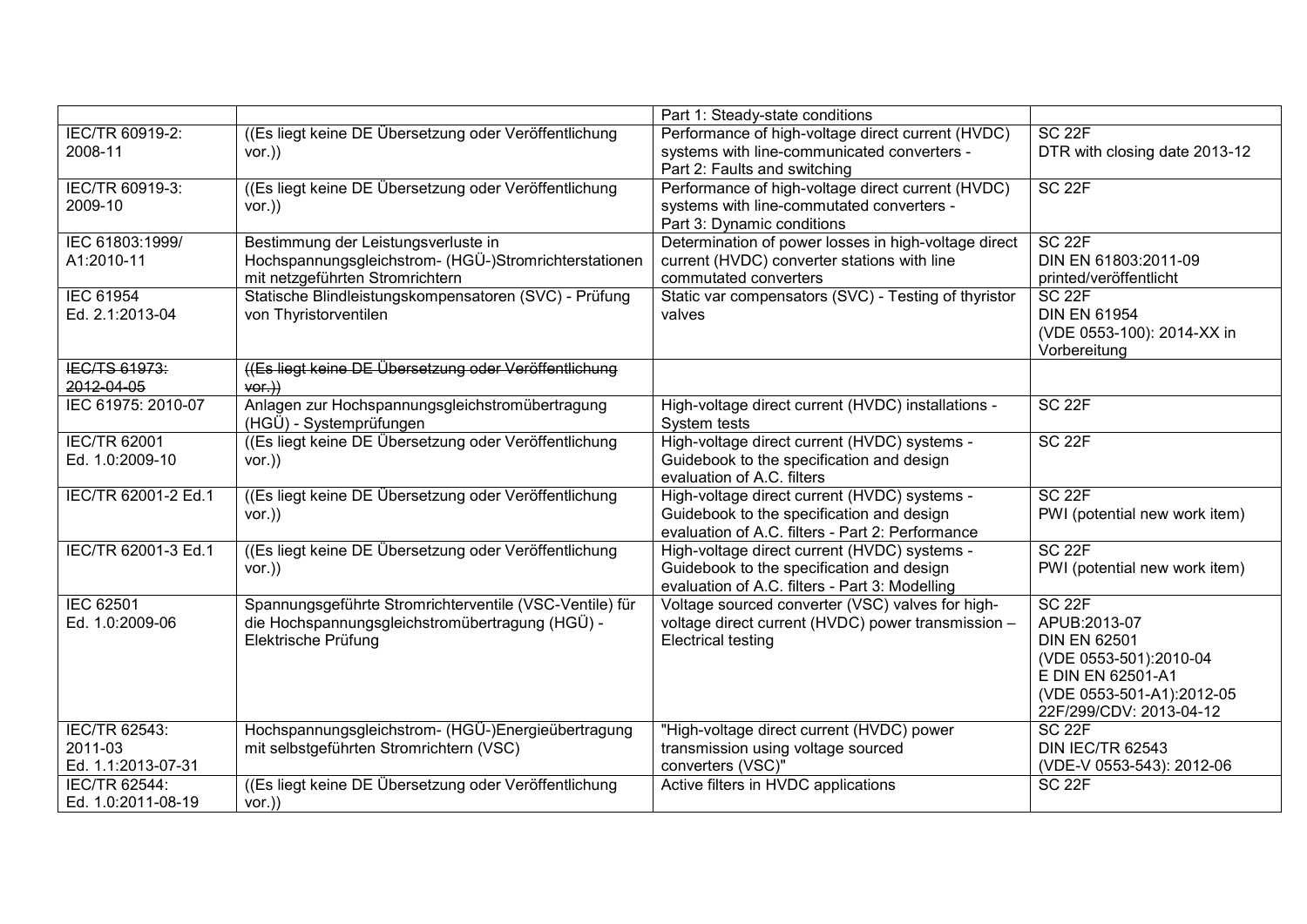| IEC 62747 Ed. 1.0         | Terminologie für Spannungszwischenkreis-Stromrichter<br>(VSC) für Hochspannungsgleichstrom(HGÜ)-Systeme                                                                                                    | Terminology for voltage sourced converters (VSC)<br>for HVDC systems                                                                         | SC <sub>22F</sub><br>E DIN EN 62747:2013-07<br>22F/301/CDV:2013-04-26                                                        |
|---------------------------|------------------------------------------------------------------------------------------------------------------------------------------------------------------------------------------------------------|----------------------------------------------------------------------------------------------------------------------------------------------|------------------------------------------------------------------------------------------------------------------------------|
| IEC 62751-1 Ed. 1.0       | Bestimmung der Leistungsverluste in<br>Spannungszwischenkreis-Stromrichtern (VSC) für<br>Hochspannungsgleichstrom- (HGÜ-)Systeme - Teil 1:                                                                 | Determination of power losses in voltage sourced<br>converters (VSC) for HVDC systems - Part 1:<br>General requirements                      | APUB:2013-08<br>SC <sub>22F</sub><br>E DIN EN 62751-1:2012-05<br>22F/302/CDV: 2013-05-03                                     |
| IEC 62751-2 Ed. 1.0       | Allgemeine Anforderungen<br>Bestimmung der Leistungsverluste in<br>Spannungszwischenkreis-Stromrichtern (VSC) für<br>Hochspannungsgleichstrom- (HGÜ-)Systeme - Teil 2:<br>Modulare Mehrstufen-Stromrichter | Determination of power losses in voltage sourced<br>converters (VSC) for HVDC systems - Part 2:<br>Valves for modular multi-level converters | APUB:2013-08<br>SC <sub>22F</sub><br>E DIN EN 62751-2<br>(VDE 0553-751-2):2013-06<br>22F/303/CDV: 2013-05-03<br>APUB:2013-08 |
| IEC/TR 62757 Ed. 1.0      | ((Es liegt keine DE Übersetzung oder Veröffentlichung<br>$vor.$ )                                                                                                                                          | TR "Fire Prevention Measures on HVDC, SVC and<br>FACTS converters and their valve halls"                                                     | SC <sub>22F</sub><br>22F/304/CD: 2013-03-15<br>ACDV:2013-11                                                                  |
| IEC 62823 Ed. 1.0         | Thyristorventile für thyristorgesteuerte<br>Reihenkondensatoren (TCSC) - Elektrische Prüfung                                                                                                               | Thyristor valves for thyristor controlled series<br>capacitors (TCSC) - Electrical testing                                                   | <b>SC 22F</b><br>E DIN EN 62823:2013-11<br>22F/309/CD:2013-05-31<br>ACDV:2013-11                                             |
|                           |                                                                                                                                                                                                            |                                                                                                                                              |                                                                                                                              |
| IEC/TS 60071-5<br>2002-06 | Isolationskoordination - Teil 5: Verfahren für<br>Umrichterstationen der Hochspannungsgleichstrom-<br>Übertragung (HGÜ)                                                                                    | Insulation co-ordination- Part 5: procedures for<br>high-voltage direct current (HVDC) converter                                             | <b>TC 28</b>                                                                                                                 |
|                           |                                                                                                                                                                                                            |                                                                                                                                              |                                                                                                                              |
| IEC/TR 60815-Serie        | Auswahl und Bemessung von Hochspannungsisolatoren<br>für verschmutzte Umgebungen                                                                                                                           | Selection and dimensioning of high-voltage<br>insulators for polluted conditions                                                             | <b>TC 36</b><br>IEC/TR 60815-4<br>1. CD in progress/in Arbeit                                                                |
| IEC 61245:1993-10         | Fremdschichtprüfungen an Hochspannungs-Isolatoren<br>zur Anwendung in Gleichspannungssystemen                                                                                                              | Artificial pollution tests on high-voltage insulators to<br>be used on d.c. systems                                                          | <b>TC 36</b>                                                                                                                 |
| IEC 61245:1993-10         | Fremdschichtprüfungen an Hochspannungs-Isolatoren<br>zur Anwendung in Gleichspannungssystemen                                                                                                              | Artificial pollution tests on high-voltage insulators to<br>be used on d.c. systems                                                          | <b>TC 36</b>                                                                                                                 |
|                           |                                                                                                                                                                                                            |                                                                                                                                              |                                                                                                                              |
| IEC/IEEE 65700-19-03      | Durchführungen für Gleichspannungsanwendungen                                                                                                                                                              | Bushings for d.c. application                                                                                                                | <b>SC 36A</b><br>Dual-Logo-Standard                                                                                          |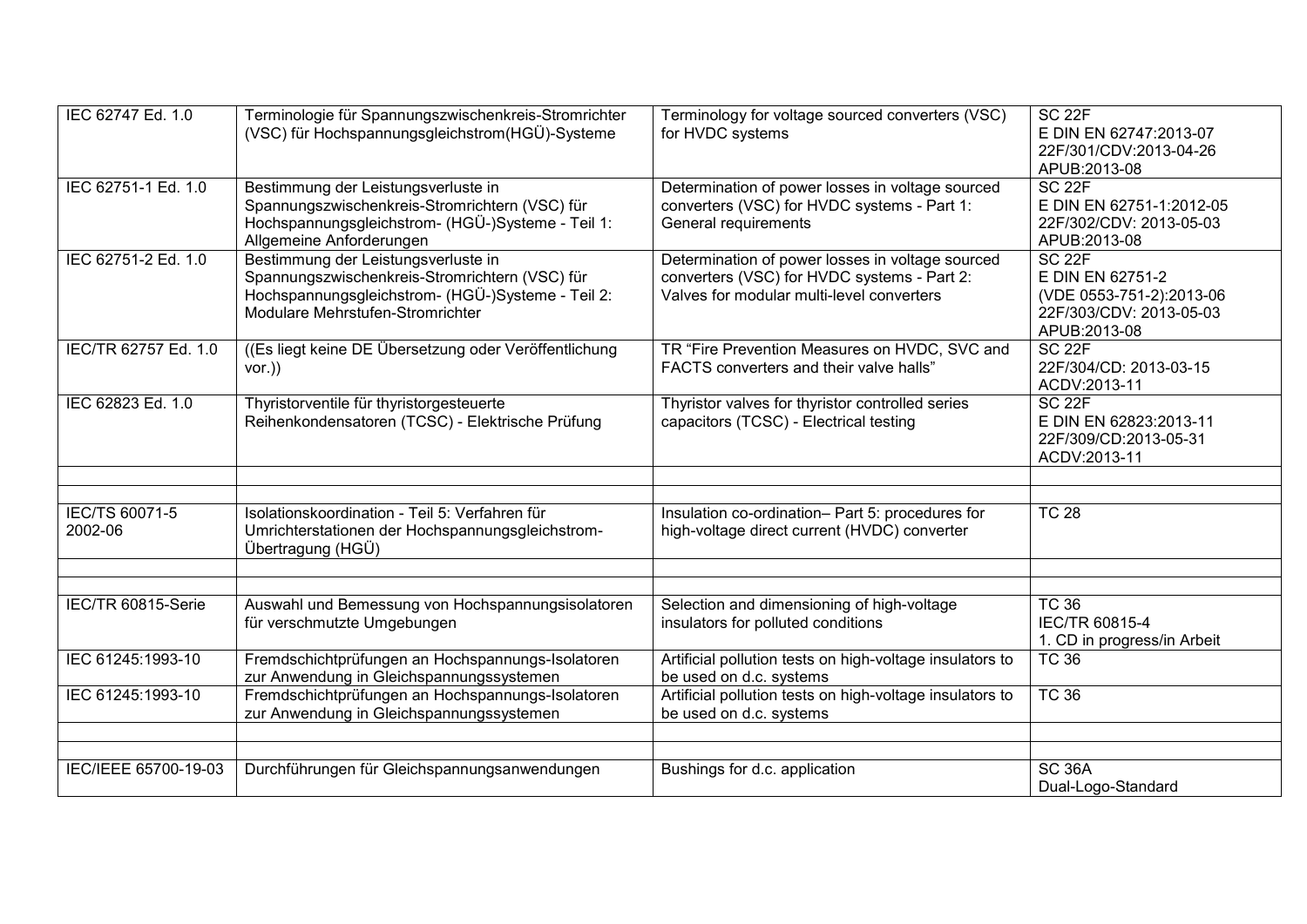|                                    |                                                                                                                                                                                                           |                                                                                                                                                                                            | FDIS in progress/in Arbeit                                                                                                                                        |
|------------------------------------|-----------------------------------------------------------------------------------------------------------------------------------------------------------------------------------------------------------|--------------------------------------------------------------------------------------------------------------------------------------------------------------------------------------------|-------------------------------------------------------------------------------------------------------------------------------------------------------------------|
|                                    |                                                                                                                                                                                                           |                                                                                                                                                                                            |                                                                                                                                                                   |
|                                    |                                                                                                                                                                                                           |                                                                                                                                                                                            |                                                                                                                                                                   |
| IEC 60099-9<br>IEC 37/407/CDV:2013 | Überspannungsableiter-Teil 9: Metalloxidableiter ohne<br>Funkenstrecken für HGÜ-Stromrichterstationen                                                                                                     | Surge arresters-Part 1: Metal-oxide surge arresters<br>without gabs for HVDC converter stations                                                                                            | <b>TC 37</b>                                                                                                                                                      |
|                                    |                                                                                                                                                                                                           |                                                                                                                                                                                            |                                                                                                                                                                   |
|                                    |                                                                                                                                                                                                           |                                                                                                                                                                                            |                                                                                                                                                                   |
| IEC 60060-1 Ed.3:<br>2010-09       | Hochspannungs-Prüftechnik -<br>Teil 1: Allgemeine Festlegungen und Prüfbedingungen                                                                                                                        | High Voltage Test Techniques -<br>Part 1: General definitions and test requirements                                                                                                        | <b>TC 42</b><br>Amendment or new IS in<br>discussion                                                                                                              |
| IEC 60060-2 Ed.3:<br>2010-11       | Hochspannungs-Prüftechnik -<br>Teil 2: Meßsysteme                                                                                                                                                         | High Voltage Test Techniques -<br>Part 2: Measuring systems                                                                                                                                | $TC$ 42<br>new IS                                                                                                                                                 |
| IEC 60060-3:                       | Hochspannungs-Prüftechnik -                                                                                                                                                                               | High Voltage Test Techniques -                                                                                                                                                             | TC <sub>42</sub>                                                                                                                                                  |
| 2006-02                            | Teil 3: Begriffe und Anforderungen für Vor-Ort-Prüfungen                                                                                                                                                  | Part 3: Definitions and requirements for on-site tests                                                                                                                                     | The present standard with its<br>wide tolerances seems to be<br>sufficient for the UHV range.                                                                     |
| IEC 60270 Ed. 3:<br>2000-12        | Hochspannungs-Prüftechnik -<br>Teilentladungsmessungen                                                                                                                                                    | High Voltage Test Techniques -<br>Partial discharge measurement                                                                                                                            | <b>TC 42</b><br>42/323/CDV:2013-09-06 for Ed.<br>3.0 in progress/in Arbeit;<br>PWI (potential new work item) for<br>Ed. 4.0: 2012-09-07                           |
|                                    |                                                                                                                                                                                                           |                                                                                                                                                                                            |                                                                                                                                                                   |
| IEC 61083-1 Ed. 2:<br>2001-06      | Messgeräte und Software bei Stoßspannungs- und<br>Stoßstromprüfungen<br>Teil 1: Anforderungen an Messgeräte<br>(IEC 61083-1:2001)<br>Deutsche Fassung EN 61083-1:2001                                     | Instruments and software used for measurement in<br>high-voltage impulse tests -<br>Part 1: Requirements for instruments                                                                   | <b>TC 42</b><br>42/327/CD: 2013-11-01<br>The related MT is preparing a<br>revision of this standard, relatively<br>few points are related especially<br>to UHV.   |
| IEC 61083-2 Ed. 2:<br>2013-03-20   | Digitalrecorder für Stoßspannungs- und<br>Stoßstromprüfungen<br>Teil 2: Prüfung von Software zur Bestimmung der<br>Parameter von Stoßspannungen<br>(IEC 61083-2:1996)<br>Deutsche Fassung EN 61083-2:1997 | Instruments and software used for measurement in<br>high-voltage impulse tests -<br>Part 2: Evaluation of software used for the<br>determination of the parameters of impulse<br>waveforms | $\overline{TC42}$<br>For the so-called test data<br>generator, impulse shapes<br>typically for UHV impulse testing<br>were considered in the revised<br>standard. |
| IEC 61083-3                        | ((Es liegt keine DE Übersetzung oder Veröffentlichung<br>$vor.$ )                                                                                                                                         | Part 3: Requirements for instruments for<br>measurements of alternating and direct currents<br>and voltages"                                                                               | <b>TC 42</b><br>2. CD in progress/in Arbeit                                                                                                                       |
| IEC 61083-4                        | ((Es liegt keine DE Übersetzung oder Veröffentlichung                                                                                                                                                     | Part 4: Requirements for software for                                                                                                                                                      | <b>TC 42</b>                                                                                                                                                      |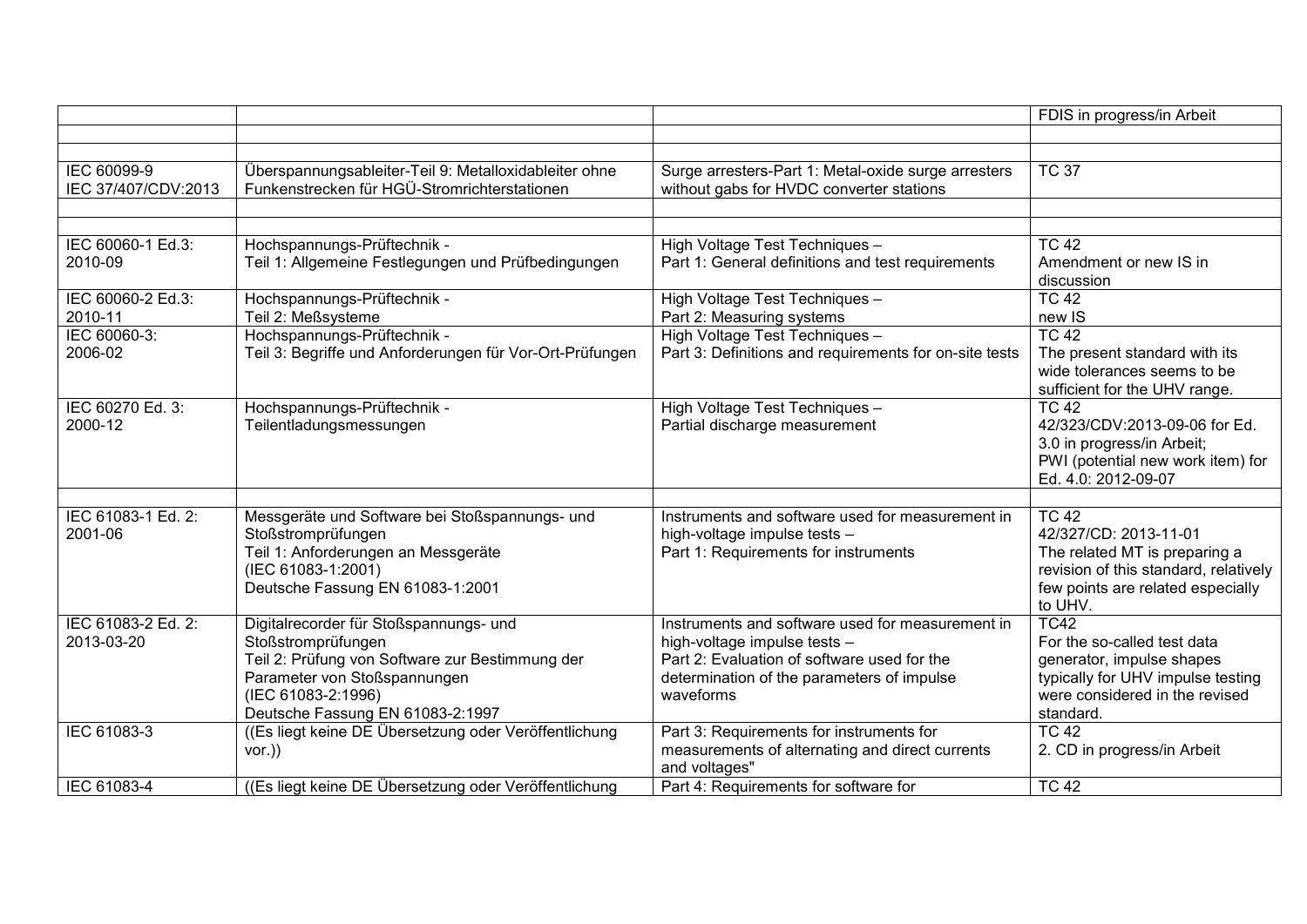| 42/293/CD:2011-07                  | vor.)                                                                                                                              | measurements of alternating and direct currents and<br>voltages                                                        | 2. CD in progress/in Arbeit                                                          |
|------------------------------------|------------------------------------------------------------------------------------------------------------------------------------|------------------------------------------------------------------------------------------------------------------------|--------------------------------------------------------------------------------------|
| IEC 62475:2010-09                  | Hochstrom-Prüftechnik-<br>Begriffe und Anforderungen für Prüfströme und<br>Messsysteme                                             | High current test techniques -<br>Definitions and requirements for test currents and<br>measurement systems            | <b>TC 42</b>                                                                         |
| <b>IEC 62478</b>                   | ((Es liegt bisher keine DE Übersetzung oder<br>Veröffentlichung vor.))                                                             | High Voltage Test Techniques -<br>Measurement of partial discharge by<br>electromagnetic and acoustic methods          | <b>TC 42</b><br>Proposed horizontal standard,<br>Voting on 42/325/DTS:2013-10-<br>04 |
|                                    |                                                                                                                                    |                                                                                                                        |                                                                                      |
| IEC 61243-6                        | Abstandsspannungsprüfer                                                                                                            | Non Contact Voltage Detectors                                                                                          | <b>TC 78</b><br>78/1025/NP:2013-08-30                                                |
|                                    |                                                                                                                                    |                                                                                                                        |                                                                                      |
| IEC/PAS 62344:<br>2007-05          | ((Es liegt keine DE Übersetzung oder Veröffentlichung)<br>$vor.$ )                                                                 | General guidelines for the design of ground<br>electrodes for HVDC links                                               | SC <sub>22F</sub><br>transferred to TC 115                                           |
| IEC/TS 62344,<br>Ed. 1.0:2013-01   | Allgemeine Anleitungen für die Konstruktion von<br>Erdelektroden von Hochspannungs-<br>Gleichstromübertragungs-Verbindungen (HVDC) | General guidelines for the design of ground<br>electrodes for high-voltage direct current (HVDC)<br>links              | <b>TC 115</b>                                                                        |
| IEC/TS 62672-1:<br>Ed. 1.0:2013-11 | ((Es liegt keine DE Übersetzung oder Veröffentlichung)<br>vor.)                                                                    | Reliability and availability evaluation of HVDC<br>systems - Part 1: HVDC systems with line<br>commutated converters   | <b>TC 115</b>                                                                        |
| IEC/TS 62672-3:<br>Ed. 1.0:2012-04 | ((Es liegt keine DE Übersetzung oder Veröffentlichung<br>$VOT.$ )                                                                  | High voltage direct current (HVDC) substation<br>audible noise                                                         | <b>TC 115</b>                                                                        |
| IEC/TS 62681:2013-11               | ((Es liegt keine DE Übersetzung oder Veröffentlichung<br>$vor.$ )                                                                  | Electromagnetic Environment Criterion for High-<br>voltage Direct Current (HVDC) Overhead<br><b>Transmission Lines</b> | <b>TC 115</b>                                                                        |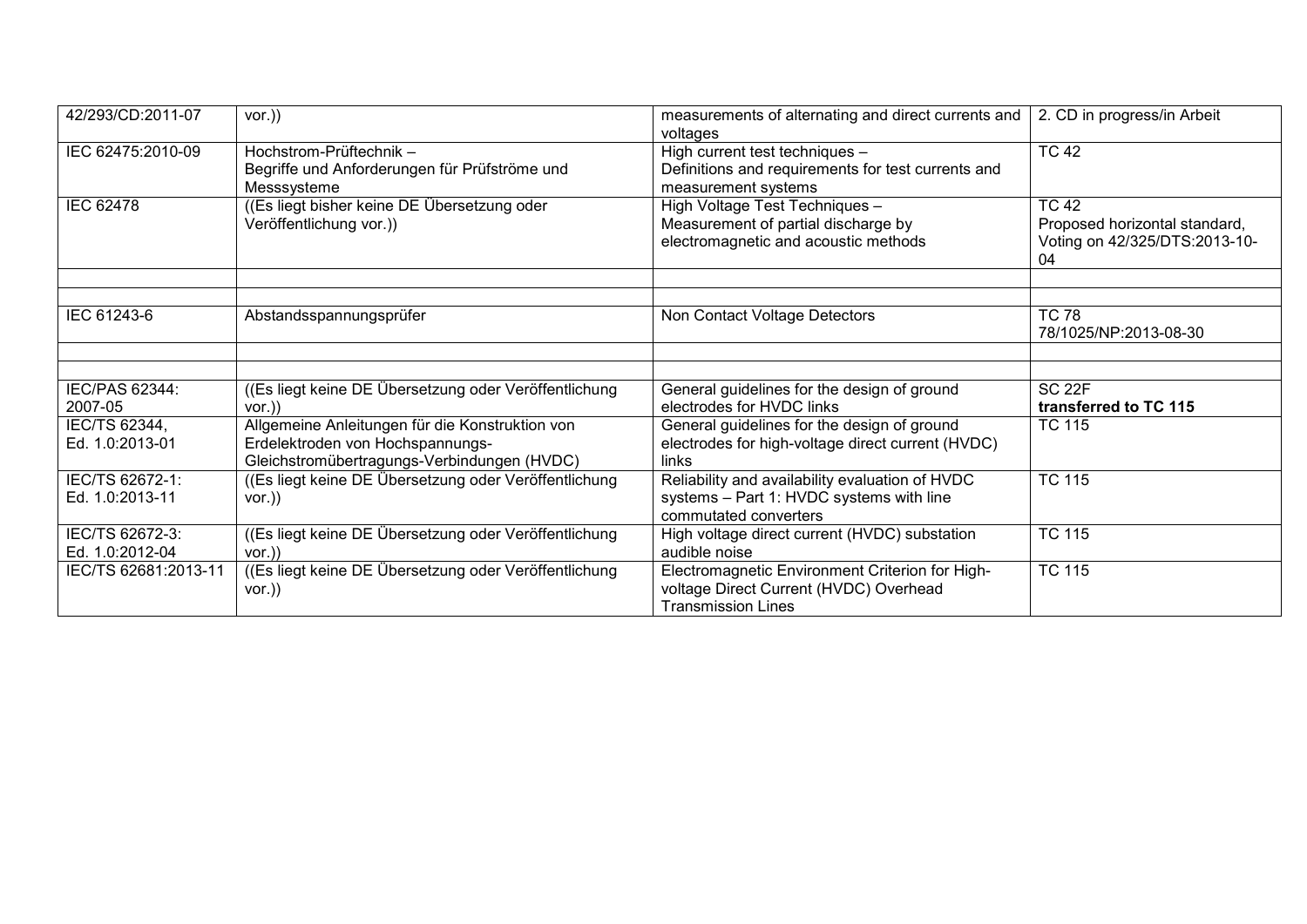**Vorgesehene Normungsthemen (noch nicht aktuell)**

## **Standards on High voltage direct current (HVDC) transmission systems**

| Standard | <b>DE Titel</b> | <b>IEC Titel</b>                                  | Stand                 |
|----------|-----------------|---------------------------------------------------|-----------------------|
|          |                 | Control and protection equipment in HVDC systems  | <b>TC 115</b>         |
|          |                 |                                                   | PWI 115-1 Ed. 1.0     |
|          |                 | Guideline for HVDC system operation procedures    | TC 115                |
|          |                 |                                                   | PWI/TR 115-2 Ed. 1.0  |
|          |                 | DC side harmonics and filtering in HVDC           | <b>TC 115</b>         |
|          |                 | transmission systems                              | PWI/TR 115-3 Ed. 1.0  |
|          |                 | System requirements for testing DC yard equipment | <b>TC 115</b>         |
|          |                 |                                                   | PWI 115-4 Ed. 1.0     |
|          |                 | Planning of HVDC systems                          | <b>TC 115</b>         |
|          |                 |                                                   | PWI/TR 115-5 Ed. 1.0  |
|          |                 | Guideline for the system design of HVDC project   | TC 115                |
|          |                 |                                                   | PWI/TR 115-6 Ed. 1.0  |
|          |                 | Guidelines on Asset Management of HVDC            | <b>TC 115</b>         |
|          |                 | Installations                                     | PWI/TR 115-26 Ed. 1.0 |
|          |                 |                                                   |                       |

## **Control and protection facilities of high voltage direct current (HVDC) transmission system –**

| Standard | <b>DE Titel</b> | <b>IEC Titel</b>                                    | Stand         |
|----------|-----------------|-----------------------------------------------------|---------------|
|          |                 | Part 1: operator control system;                    | <b>TC 57</b>  |
|          |                 |                                                     | <b>SC 22F</b> |
|          |                 | Part 2: facilities for station control in AC and DC | <b>TC 57</b>  |
|          |                 | transmission system                                 | <b>SC 22F</b> |
|          |                 | Part 3: facilities for electrode control in DC      | <b>TC 57</b>  |
|          |                 | transmission system                                 | <b>SC 22F</b> |
|          |                 | Part 4: protection facilities of DC system          | <b>TC 57</b>  |
|          |                 |                                                     | <b>SC 22F</b> |
|          |                 | Part 5: fault locating devices for DC transmission  | <b>TC 57</b>  |
|          |                 | lines                                               | <b>SC 22F</b> |
|          |                 | Part 6: transient fault record system of converter  | <b>TC 57</b>  |